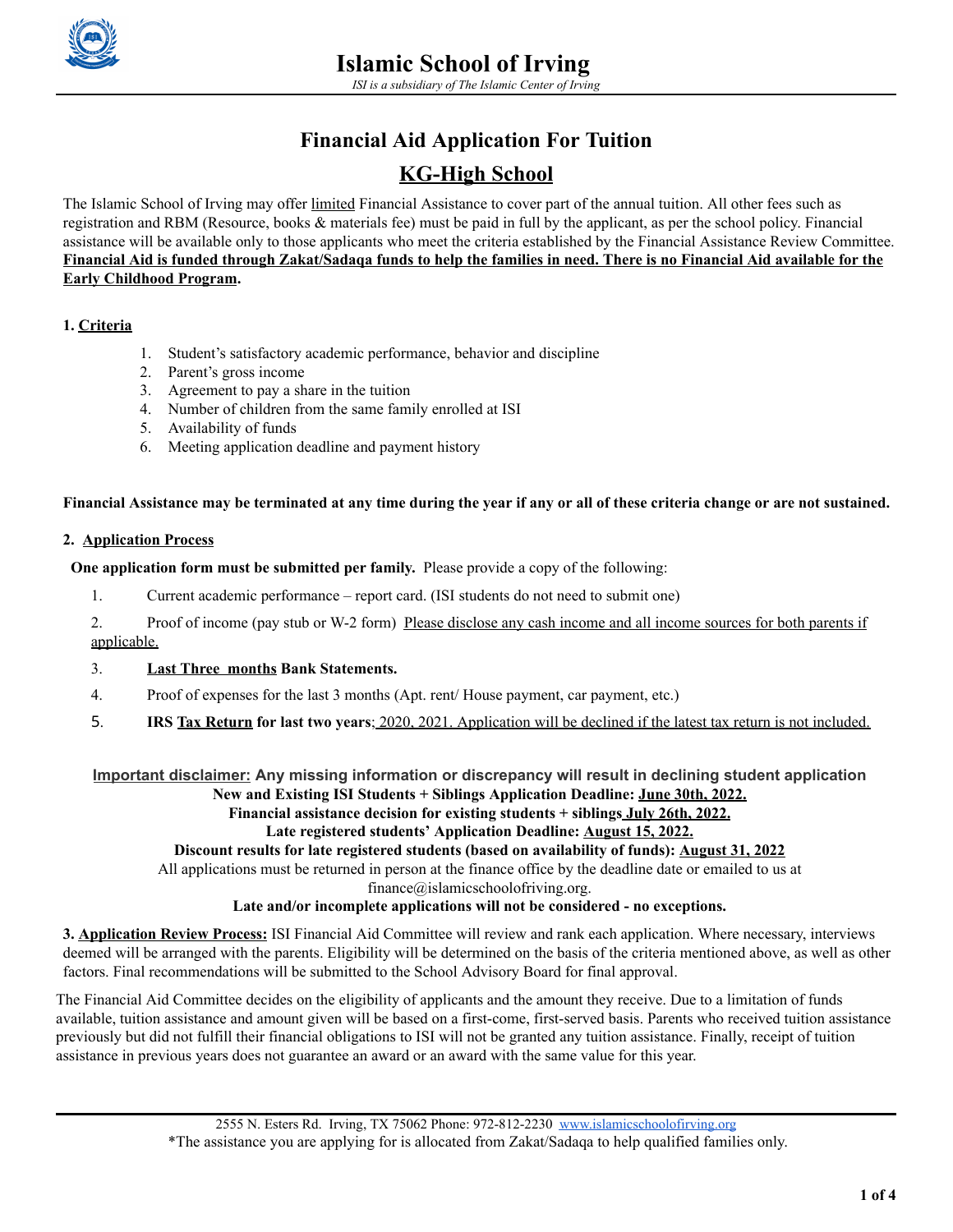

### **ISI Financial Aid Application**

| (First)           | (Last)                                                        |                                                                                                      |  |     |       |             |                 |  |
|-------------------|---------------------------------------------------------------|------------------------------------------------------------------------------------------------------|--|-----|-------|-------------|-----------------|--|
|                   |                                                               |                                                                                                      |  |     |       |             |                 |  |
| Home Phone: (     |                                                               |                                                                                                      |  |     |       |             |                 |  |
|                   |                                                               |                                                                                                      |  |     |       |             |                 |  |
|                   |                                                               | Position: _____________________Income: Monthly ____________Bi-weekly ________weekly_________         |  |     |       |             |                 |  |
|                   |                                                               | Supervisor's Name: ______________________________ Supervisor's Phone: ______________________________ |  |     |       |             |                 |  |
|                   |                                                               |                                                                                                      |  |     |       |             |                 |  |
|                   |                                                               |                                                                                                      |  |     |       |             |                 |  |
|                   |                                                               |                                                                                                      |  |     |       |             |                 |  |
|                   |                                                               | List all children who are applying for Financial Assistance:                                         |  |     |       |             |                 |  |
|                   | Name                                                          |                                                                                                      |  | Age | Grade | Status @ISI | Applying For FA |  |
|                   |                                                               |                                                                                                      |  |     |       |             |                 |  |
| 1                 |                                                               |                                                                                                      |  |     |       |             |                 |  |
| $\overline{2}$    |                                                               |                                                                                                      |  |     |       |             |                 |  |
| 3                 |                                                               |                                                                                                      |  |     |       |             |                 |  |
| $\overline{4}$    |                                                               |                                                                                                      |  |     |       |             |                 |  |
| 5                 |                                                               |                                                                                                      |  |     |       |             |                 |  |
|                   |                                                               |                                                                                                      |  |     |       |             |                 |  |
|                   |                                                               | 2. Do you own/lease your house/apartment?________                                                    |  |     |       |             |                 |  |
|                   |                                                               | 3. List all cars/vehicles that you own and their monthly payment(s).                                 |  |     |       |             |                 |  |
| (1)<br>(2)<br>(3) | model/year__________________<br>model/year___________________ |                                                                                                      |  |     |       |             |                 |  |
|                   |                                                               |                                                                                                      |  |     |       |             |                 |  |

4. What kind of volunteer work are you willing to do? (Minimum # hours/wk are required): \_\_\_\_\_\_\_\_\_\_\_\_\_\_\_

**\*** Each financial aid recipient is mandated to work for 20 hours per academic year, regardless of the amount of discount he/she will receive. The school administration will determine the type of work and number of hours/week.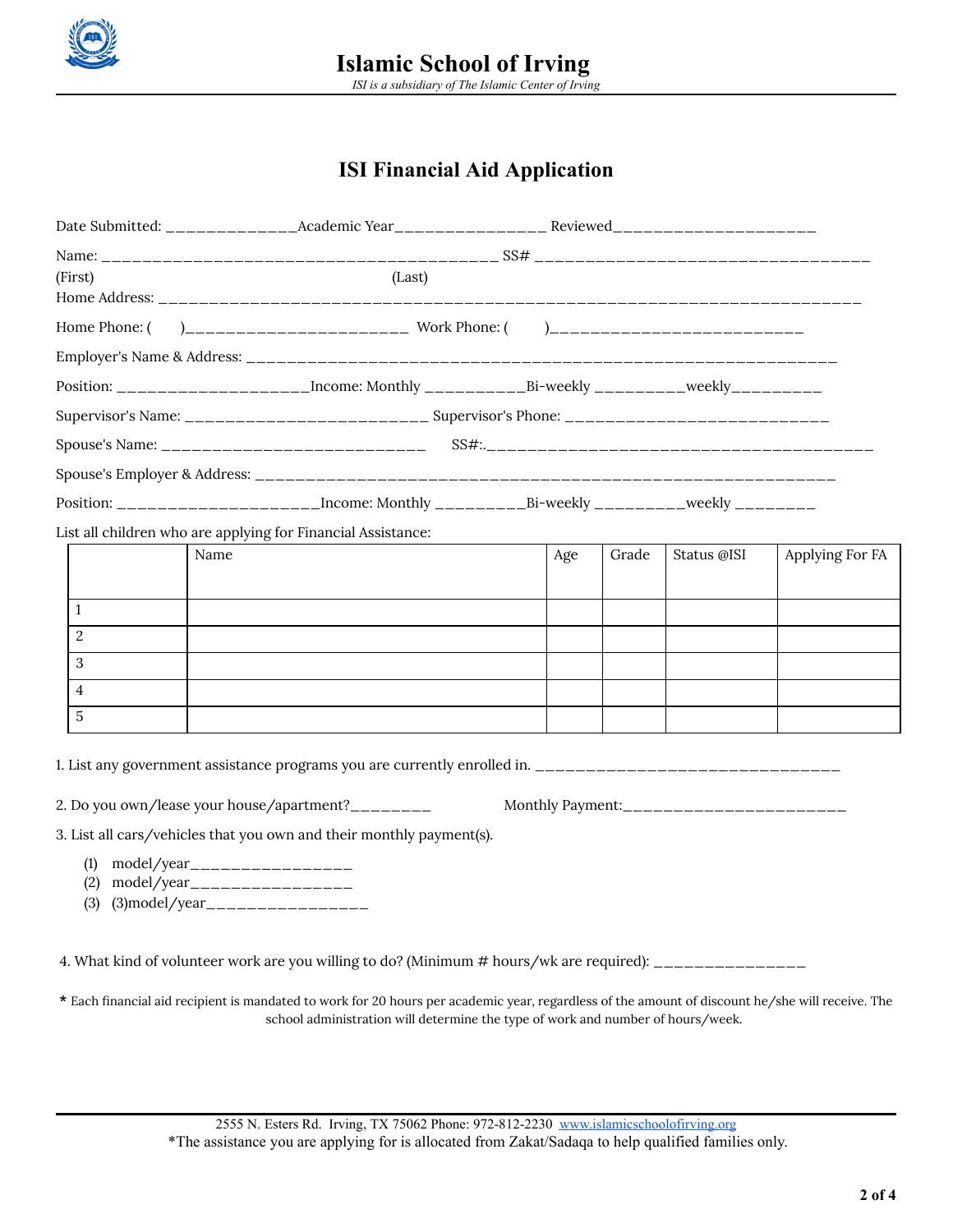

### **Acknowledgment**

... (initials) I certify that the above information submitted in connection with financia; lassistance application for my children is true and accurate to the best of my knowledge. I have read and understand the instructions mentioned and agree to **abide by ISI's Financial Assistance Review Process.**

..., (initials) I will adhere to the current ISI tuition policy and make the payments on time while I am receiving the **financial assistance from the Islamic School of Irving.**

Signature (Guardian/Parent): **Date: Date: Date: Date: Date: Date: Date: Date: Date: Date: Date: Date: Date: Date: Date: Date: Date: Date: Date: Date: Date: Date: Date: Date:**

**Please note: Any false information provided on this form will nullify your eligibility for financial aid.**